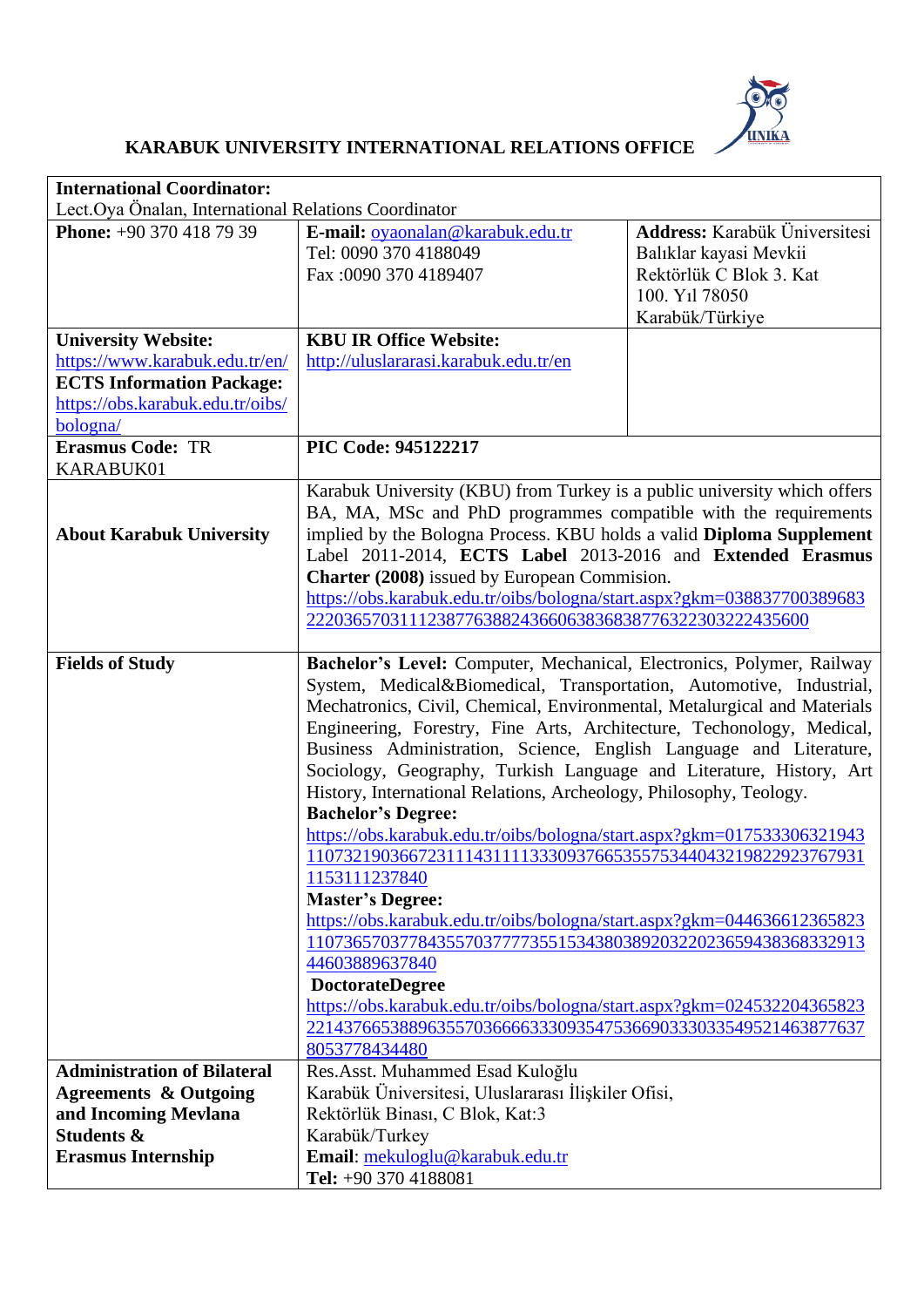| <b>Outgoing &amp; Incoming</b>      | Lect.Adnan Ucur                                                                                                                       |  |
|-------------------------------------|---------------------------------------------------------------------------------------------------------------------------------------|--|
| <b>Erasmus Students &amp; Staff</b> | Email: adnanucur@karabuk.edu.tr                                                                                                       |  |
|                                     | Tel: $+90$ 370 4188135                                                                                                                |  |
| <b>Academic Calendar</b>            | https://obs.karabuk.edu.tr/oibs/bologna/start.aspx?gkm=017832200389683                                                                |  |
|                                     | 22203219035560219731103311013313838776378053889631120                                                                                 |  |
| <b>Courses</b>                      | https://obs.karabuk.edu.tr/oibs/bologna/                                                                                              |  |
| <b>Can students take courses</b>    | Yes, they can.                                                                                                                        |  |
| from different departments?         |                                                                                                                                       |  |
| <b>Language of Instruction:</b>     | English B1 Level & Turkish                                                                                                            |  |
| <b>Application Deadlines</b>        | Application deadlines are 31 May for Fall Term; 15 December for Spring<br>Term.                                                       |  |
| <b>Recommended Arrival Date</b>     | Recommended arrival date is several days before the semester starts.                                                                  |  |
| <b>Visa Requirements</b>            | Students should learn from the Turkish Consulates in their country if they                                                            |  |
|                                     | need visa or not.                                                                                                                     |  |
| <b>Health Insurance</b>             | Outgoing exchange students need to get their health insurance covering                                                                |  |
|                                     | their stay in Turkey.                                                                                                                 |  |
|                                     | All exchange students should have a current and up to date medical                                                                    |  |
|                                     | insurance before arrival. International students with a private medical                                                               |  |
|                                     | insurance need to confirm that their insurance covers the expenses that may                                                           |  |
|                                     | occur during their stay in Turkey.                                                                                                    |  |
| If Turkey and your country          | You need to visit your social security office (not your private insurance                                                             |  |
| has a social security               | company, this is a Government office!!) in your country before you arrive.                                                            |  |
| agreement                           | They will give you a document called "formular". You will get the Turkish                                                             |  |
|                                     | Social security Office's approval to this document. You can use this                                                                  |  |
|                                     | approved formular as your insurance, in your residence permit application.                                                            |  |
|                                     | Here you can find the list of agreements:                                                                                             |  |
|                                     | Germany TA 11                                                                                                                         |  |
|                                     | Netherlands N/TUR 111                                                                                                                 |  |
|                                     | Belgium BT 8                                                                                                                          |  |
|                                     | Austria A/TR 3                                                                                                                        |  |
|                                     | France SE 208-06 A FT & SE 208-28 FT                                                                                                  |  |
|                                     | Turkish Republic of North Cyprus KKTC/TC 3<br>Romania R/TR 3                                                                          |  |
|                                     | Bosnia Herzegovina BH/TR 4                                                                                                            |  |
|                                     | Czech Rep CZ/TR 111                                                                                                                   |  |
|                                     | Macedonia MC/TR 4                                                                                                                     |  |
|                                     | Luxembourg TR/L 3                                                                                                                     |  |
|                                     | Albania AL/TR 4                                                                                                                       |  |
| Living Cost in Karabük              | app. 350 $\epsilon$ per month including housing, heating, Internet, meals etc.                                                        |  |
| <b>Practical Information for</b>    | <b>Transportation to Karabuk</b>                                                                                                      |  |
| <b>Transportation</b>               | Reaching to the province of Karabuk is possible via Ankara – Istanbul                                                                 |  |
|                                     | highway. Karabük is 220 km far from Ankara and 385 km far from                                                                        |  |
|                                     | Istanbul. You can find the information about the Bus Firms                                                                            |  |
|                                     | going to Karabük/Safranbolu below.                                                                                                    |  |
|                                     | If you go to Ankara by plane, From Esenboğa Airport in Ankara you                                                                     |  |
|                                     | can get to ASTI otogar the main bus station, by BELKO buses running                                                                   |  |
|                                     | every half hour just in front of the airport going to OTOGAR (ASTI)                                                                   |  |
|                                     | If you go to <b>Istanbul Ataturk Airport</b> , there is an                                                                            |  |
|                                     | underground metro to <b>ESENLER</b> (OTOGAR) Main bus station. (easiest                                                               |  |
|                                     | and cheapest way,) you can take metro (underground tube) directly from<br>the Ataturk Airport to Main Coach Station (Esenler/OTOGAR). |  |
|                                     |                                                                                                                                       |  |